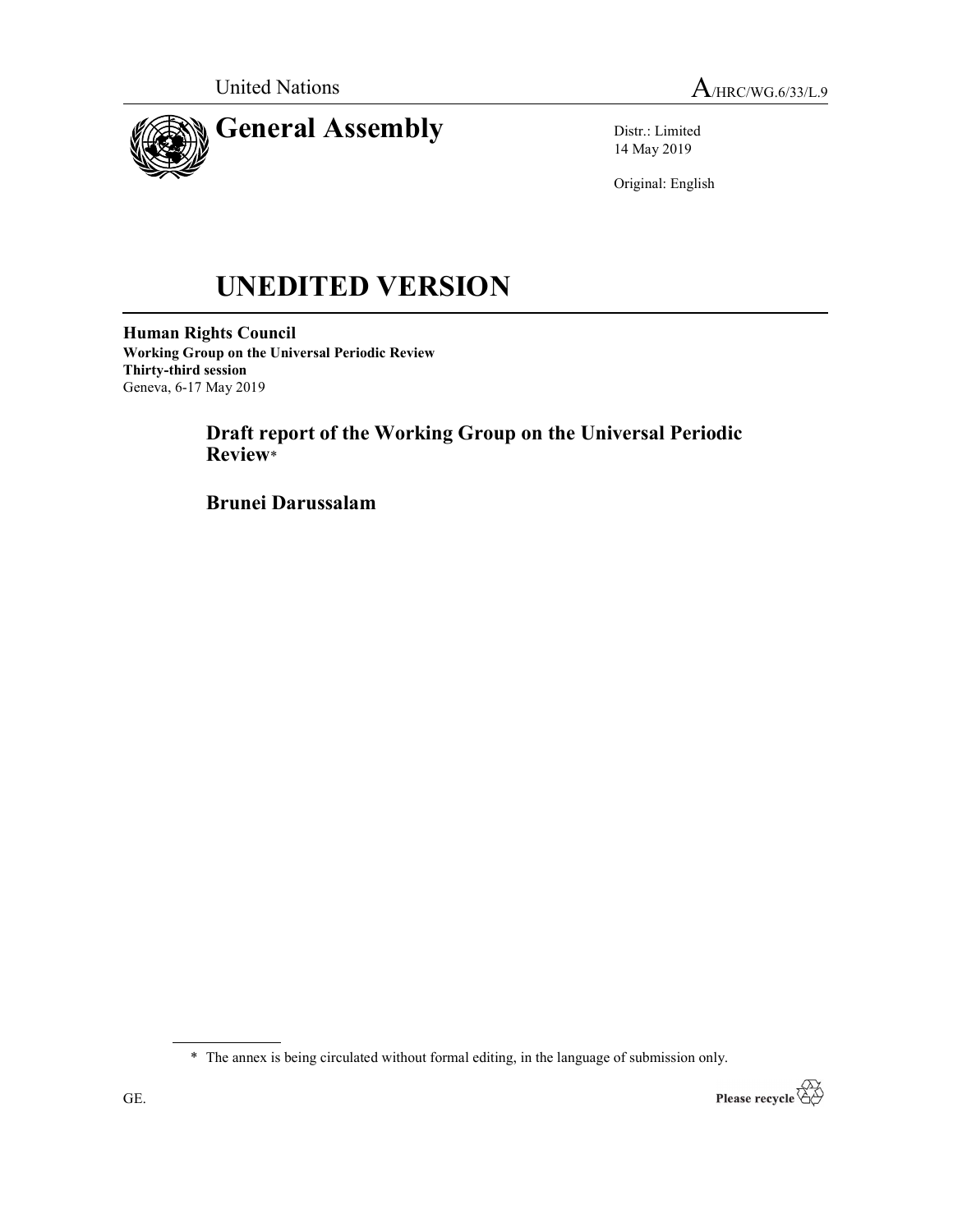## Introduction

1. The Working Group on the Universal Periodic Review, established in accordance with Human Rights Council resolution 5/1, held its thirty-third session from 6 to 17 May 2019. The review of Brunei Darussalam was held at the 9th meeting, on 10 May 2019. The delegation of Brunei Darussalam was headed by the Second Minister of Foreign Affairs, Honourable Dato Erywan Mohd Yusof. At its 14th meeting, held on 14 May 2019, the Working Group adopted the report on Brunei Darussalam.

2. On 15 January 2019, the Human Rights Council selected the following group of rapporteurs (troika) to facilitate the review of Brunei Darussalam: Bangladesh, Bulgaria and Peru.

3. In accordance with paragraph 15 of the annex to Human Rights Council resolution 5/1 and paragraph 5 of the annex to Council resolution 16/21, the following documents were issued for the review of Brunei Darussalam:

 (a) A national report submitted/written presentation made in accordance with paragraph 15 (a) (A/HRC/WG.6/33/BRN/1);

 (b) A compilation prepared by the Office of the United Nations High Commissioner for Human Rights (OHCHR) in accordance with paragraph 15 (b) (A/HRC/WG.6/33/BRN/2);

 (c) A summary prepared by OHCHR in accordance with paragraph 15 (c) (A/HRC/WG.6/33/BRN/3).

4. A list of questions prepared in advance by Belgium, Canada, Germany, Portugal, on behalf of Group of Friends on national implementation, reporting and follow-up, Slovenia, Spain, United Kingdom of Great Britain and Northern Ireland and United States of America, was transmitted to Brunei Darussalam through the troika. These questions are available on the website of the universal periodic review.

## I. Summary of the proceedings of the review process

[To be completed by 24 May 2019]

#### A. Presentation by the State under review

#### B. Interactive dialogue and responses by the State under review

5. During the interactive dialogue, 91 delegations made statements. Recommendations made during the dialogue are to be found in section II of the present report.

### II. Conclusions and/or recommendations

6. The following recommendations will be examined by Brunei Darussalam, which will provide responses in due time, but no later than the forty-second session of the Human Rights Council.

6.1 Ratify core international human rights treaties (Ukraine); (Slovenia); (Afghanistan)/ Accede to core international human rights treaties to which it is not yet a party (Honduras); (Iraq);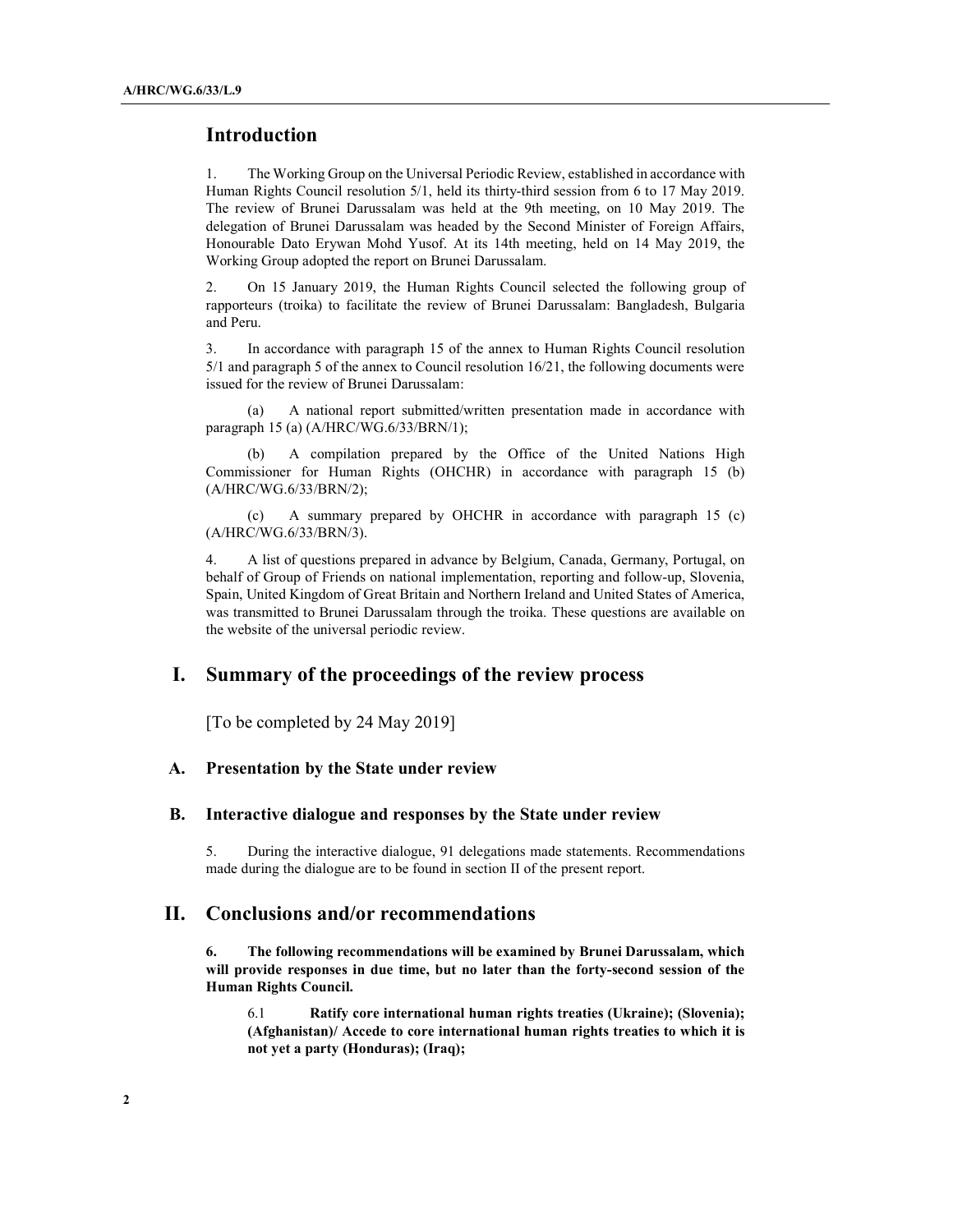6.2 Continue considering the possibility of Brunei Darussalam's accession to other international human rights treaties (Belarus)/ Consider gradual ratification of remaining core international legal instruments (Georgia);

6.3 Consider ratifying the main human rights instruments to which it is not yet a party to (Ecuador); (Senegal); Consider acceding to all the core human rights instruments to which it is not yet a party (Italy);

6.4 Consider acceding to the International Convention on the prevention and Punishment of the Crime of Genocide (Armenia);

6.5 Ratify the International Covenant on Civil and Political Rights (Bahamas); (Czechia); (Chile); (Costa Rica); (France); (Croatia); (Belgium); (Switzerland); (Uruguay); (Australia); (Afghanistan); Ratify the International Convention on Civil and Political Right at its earliest convenience (Ghana);

6.6 Sign and ratify the International Covenant on Civil and Political Rights and the International Covenant on Economic, Social and Cultural Rights, as well as their Optional Protocols (Luxembourg);

6.7 Consider ratifying the International Covenant on Civil and Political Rights (Kazakhstan); (Timor-Leste);

6.8 Ratify the International Covenant on Economic, Social and Cultural Rights (Croatia); (Czechia); (Chile); (Bahamas); (France); (Belgium); (Switzerland); (Australia); (Afghanistan);

6.9 Consider ratifying the International Covenant on Economic, Social and Cultural Rights (Kazakhstan); (Timor-Leste);

6.10 Ratify the Convention against Torture and Other Cruel, Inhuman or Degrading Treatment or Punishment (Norway); (Slovenia); (Chile); (Czechia); (Belgium); (Australia); (Italy); (Afghanistan); (Bahamas); (Switzerland); / Ratify the Convention against Torture and Other Cruel, Inhuman or Degrading Treatment or Punishment at the earliest opportunity (Ireland)/ Ratify and abide by the Convention against Torture (Greece)/ Immediately ratify the Convention against Torture and other Cruel, Inhuman or Degrading Treatment (Denmark)/ Ratify the Convention against Torture signed in 2015 (France)/ Intensify efforts to ratify the Convention against Torture and Other Cruel, Inhuman or Degrading Treatment or Punishment, following recent assurances by the Government (Ghana);

6.11 Ratify Convention against Torture and amend all laws and punishments to be consistent with the Convention (New Zealand);

6.12 Ratify the United Nations Convention Against Torture, which was signed by Brunei Darussalam in 2015 and make declarations according to Art. 21 and 22 of the Convention Against Torture (Austria);

6.13 Ratifying the UN Convention against Torture and other Cruel, Inhuman or Degrading Treatment or Punishment without reserve (United Kingdom of Great Britain and Northern Ireland);

6.14 Consider ratifying the Convention against Torture and Other Cruel, Inhuman or Degrading Treatment or Punishment (Indonesia); Continue its efforts to ratify the Convention against Torture and Other Cruel, Inhuman or Degrading Treatment or Punishment (Kyrgyzstan);

6.15 Accede to the Rome Statute of the International Criminal Court (Costa Rica.1); (Australia); Ratify the Rome Statute of the International Criminal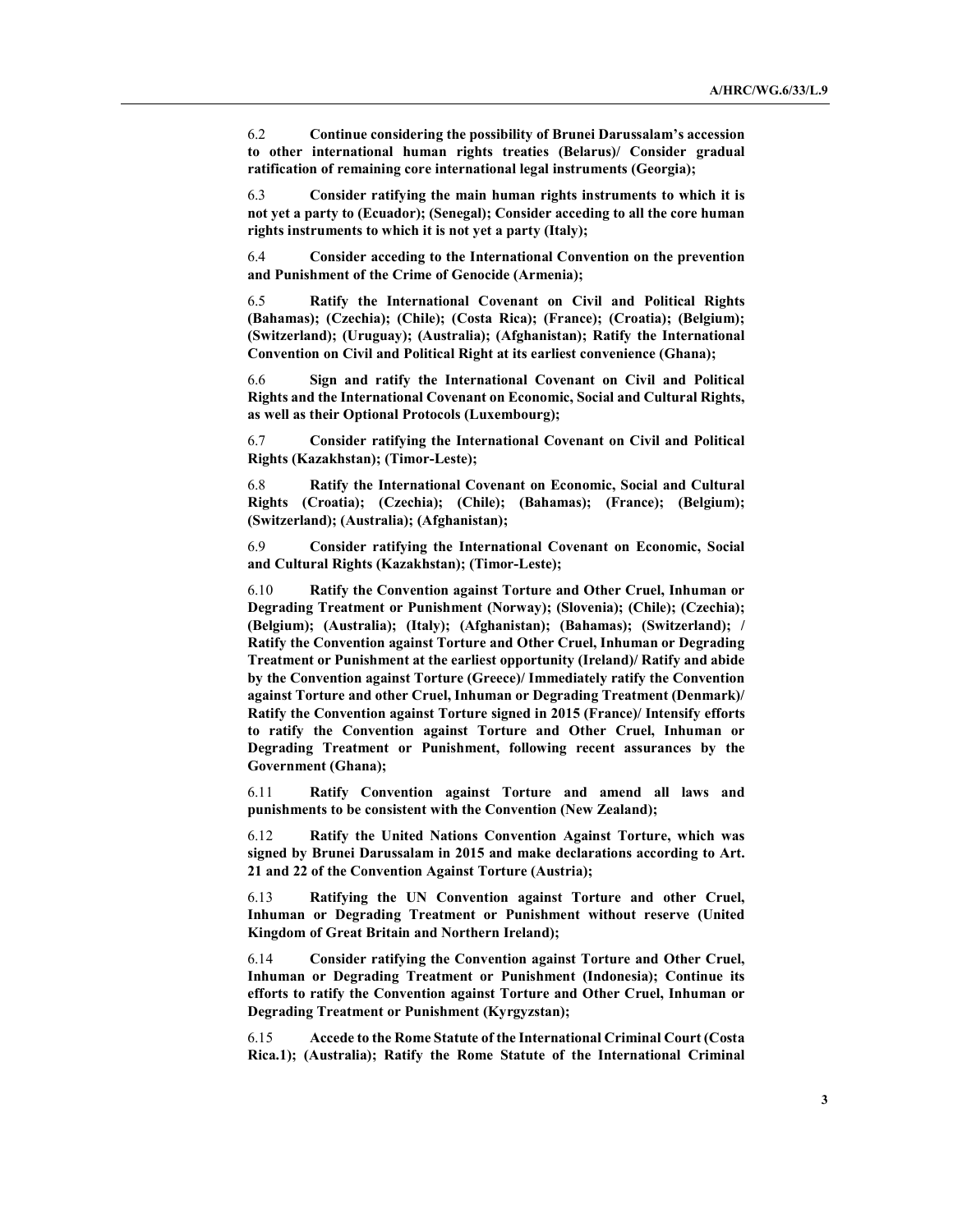Court and fully align national legislation with all obligations under the Rome Statute (Latvia);

6.16 Consider ratifying the International Convention on the Elimination of All Forms of Racial Discrimination (Namibia); (Armenia); (Senegal);

6.17 Ratify the International Covenant on the Elimination of All Forms Racial Discrimination (Bahamas); (Czechia); (Belgium); (Afghanistan); Ratify the International Convention on the Elimination of All Forms of Racial Discrimination, among others (Honduras);

6.18 Ratify the International Convention for the Protection of All Persons from Enforced Disappearance (Belgium); (Czechia);

6.19 Consider signing of the International Convention for the Protection of all Persons from Enforced Disappearance (Armenia);

6.20 Accelerate the ratification process of the key international human rights conventions, including the Convention against Torture and Other Cruel, Inhuman or Degrading Treatment or Punishment and the International Convention on the Elimination of All Forms of Racial Discrimination (Republic of Korea);

6.21 Consider ratifying the international Convention on the Protection of the Rights of All Migrant Workers and Members of their Families (Senegal); (Indonesia.1); (Kyrgyzstan);

6.22 Ratify the International Covenant on Civil and Political Rights and Second Optional Protocol thereto on abolishing the death penalty, the International Covenant on Economic, Social and Cultural Rights, the Convention against Torture and Other Cruel, Inhuman or Degrading Treatment or Punishment and the International Convention for the Protection of All Persons from Enforced Disappearance, and to ensure their implementation into national legislation (Ukraine);

6.23 Ratify the Second Optional Protocol to the International Covenant on Civil and Political Rights, aiming at the abolition of the death penalty (Montenegro); (Uruguay);

6.24 Ratify the International Labour Organization's Convention 189 concerning decent work for domestic workers (Uruguay);

6.25 Accede to the Convention relating to the Status of Refugees, of 1951, and its 1967 Protocol (Afghanistan); (Uruguay);

6.26 Ratify the various international conventions on statelessness with a view to regularizing the situation of persons without a nationality (Spain);

6.27 Strengthen efforts to identify and protect victims of labour and sex trafficking and hold traffickers accountable, including by acceding to the UN Protocol to Prevent, Suppress and Punish Trafficking in Persons and the ASEAN Convention against Trafficking in Persons (United States of America);

6.28 Lift its reservations to Article 9 of the Convention on the Elimination of All Forms of Discrimination Against Women (Canada);

6.29 Lift its reservations to Article 2 (g) of the Convention for the Elimination of Discrimination against Women, as well as the reserves to the Convention on the Rights of the Child and the Convention against Torture (Costa Rica);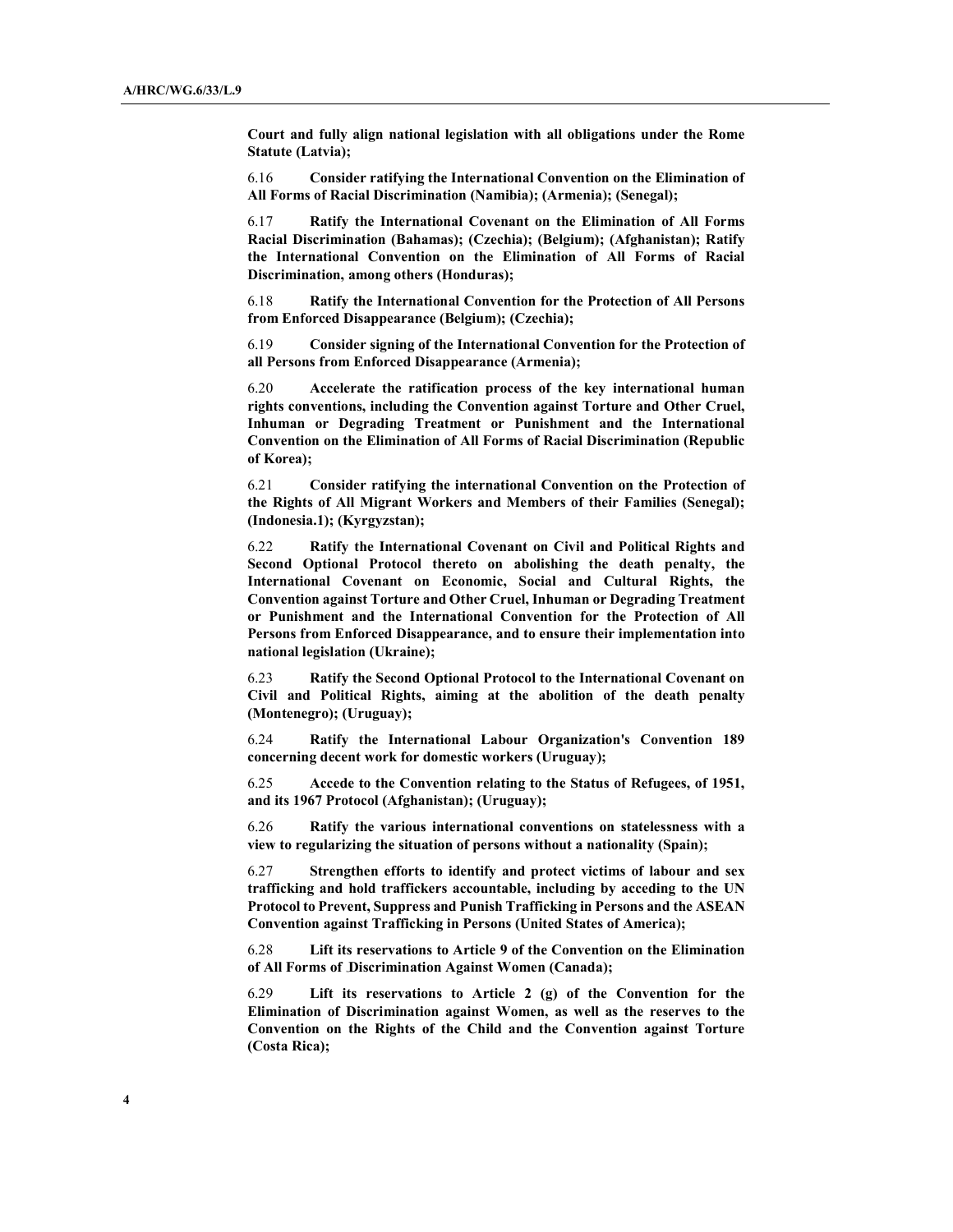6.30 Withdraw its general reservation to CEDAW and eliminate all discriminatory legal provisions against women, including those relating to marriage and divorce, property, inheritance and transmission of nationality to their children (Portugal);

6.31 Consider the extension of a standing invitation to all Special Procedures mandate-holders of the Human Rights Council (Latvia);

6.32 Issue a standing invitation to the UN special procedures (Ukraine);

6.33 Continue promoting international technical cooperation including in seeking capacity building assistance (Jordan);

6.34 Promote capacity-building cooperation related to gender mainstreaming and share its experiences with ASEAN countries (Lao People's Democratic Republic);

6.35 Promote international and regional cooperation in the field of human rights (Sudan);

6.36 Repeal the new punitive measures of the Shariah Penal Code Order 2013, and ensure that the implementation of this law will not infringe on human rights, and will be fully consistent with the international and regional human rights commitments and obligations undertaken by Brunei Darussalam (Bulgaria);

6.37 Repeal the punishments such as death penalty by stoning, hand cutting and whipping that violate international law by constituting torture or other cruel, inhuman, or degrading treatment and bring the penal code in line with international law standards (Czechia);

6.38 Immediately repeal the provisions of the Penal Code, which legalizes cruel, inhuman and degrading punishments, hereunder, death penalty for adultery and consensual same-sex sexual acts (Denmark);

6.39 Eliminate all norms, including in the Penal Code, which provide for capital punishment, stoning, maiming and flogging inter alia as sanctions for certain offences or conducts (Ecuador);

6.40 Repeal the provisions of the new Penal Code providing for corporal punishment and the death penalty for several crimes including adultery, homosexuality, apostasy or blasphemy, contrary to the international commitments in human rights freely taken by Brunei Darussalam (France);

6.41 Decriminalize consensual same-sex conduct and repeal provisions in the Syariah Penal Code Order that are not compliant with international human rights norms (Germany);

6.42 Review, revise and repeal provisions of the Penal Code to bring it into conformity with international human rights standards and in particular the Convention against Torture and Other Cruel, Inhuman or Degrading Treatment of Punishment, the Convention on the Rights of the Child and the Convention on the Elimination of All Forms of Discrimination against Women (Greece);

6.43 Repeal the newly-implemented sections of the Penal Code and bring the Penal Code in line with international human rights laws and standards (Iceland);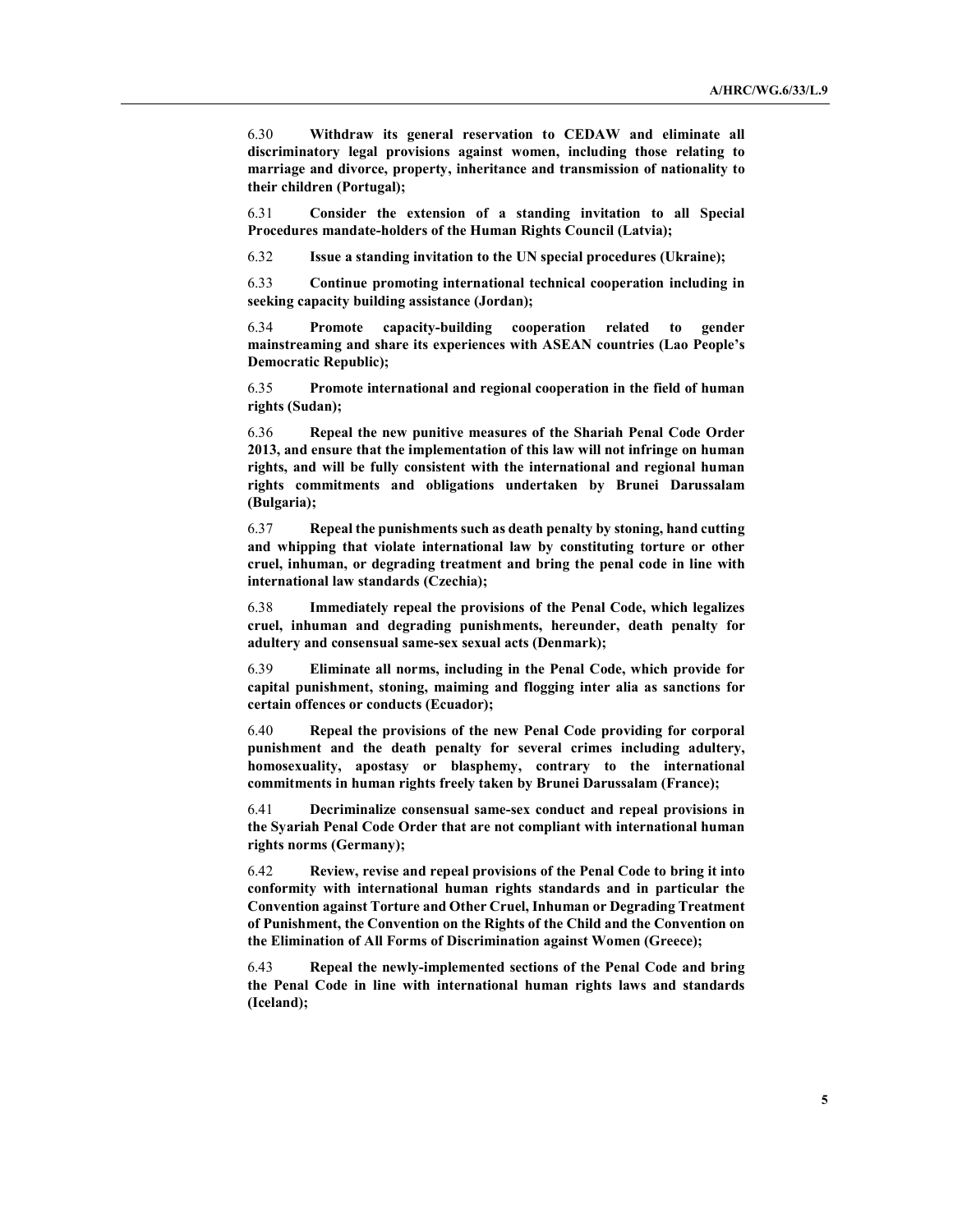6.44 Repeal the new provisions of the revised Penal Code which, if implemented, will enshrine in legislation a range of extreme punishments that amount to torture, acts of cruel, and inhuman or degrading treatment (Ireland);

6.45 Repeal the Penal Code Order in order for it to comply with international human rights law (Italy);

6.46 Repeal the recent revisions to the Penal Code which stipulate the death penalty (Portugal);

6.47 Repeal the new penalties of the 2013 Penal Code Order, and ensure that the implementation of the 2013 Penal Code Order and the related 2018 Criminal Court Order is fully consistent with all international and regional human rights commitments and obligations undertaken by the Government (Latvia);

6.48 Abolish all provisions of the revised Penal Code which are contrary to Brunei's international human rights obligations and commitments, including with regards to the prohibition of torture and other cruel, inhuman and degrading punishments or treatments, as well as the right to equal protection before the law for all without discrimination (Luxembourg);

6.49 Ensure that the criminalization of offences in the Syariah Penal Code is compliant with international human rights standards by undertaking immediate efforts to review, revise and repeal sections that are contrary to its legal obligations under the Universal Declaration of Human Rights and human rights treaties that Brunei Darussalam has signed or ratified (Netherlands);

6.50 Repeal or amend those sections of the Penal Code that criminalize consenting same-sex conduct and discriminate against people based on sexual orientation and gender identity, in line with SDG 10 (Netherlands);

6.51 Review and rescind any laws that contravene Brunei Darussalam's obligations under CEDAW, CRC and CRPD, or that discriminate on the basis of sexual orientation or religion (New Zealand);

6.52 Amend the Sedition Act to strengthen freedom of expression in line with international human rights obligations (Norway);

6.53 Guarantee the freedoms of expression, peaceful assembly and association, inter alia by repealing the Sedition Act (Germany);

6.54 Repeal the emergency powers and the Sedition Act and protect the freedoms of expression, association, and peaceful assembly (United States of America);

6.55 Reform laws and policies limiting freedoms of expression and association, such as the Sedition Act (Australia);

6.56 Repeal or amend the Sedition Act and the Local Newspapers Order so that they conform with international human rights standards and take concrete legal action to protect the rights to freedom of expression and freedom of the press, abolish censorship and foster a pluralistic and independent media environment (Portugal);

6.57 Repeal the revised Penal Code Order and ensure that any measures introduced are consistent with Brunei's international human rights obligations and international human rights law (Slovenia);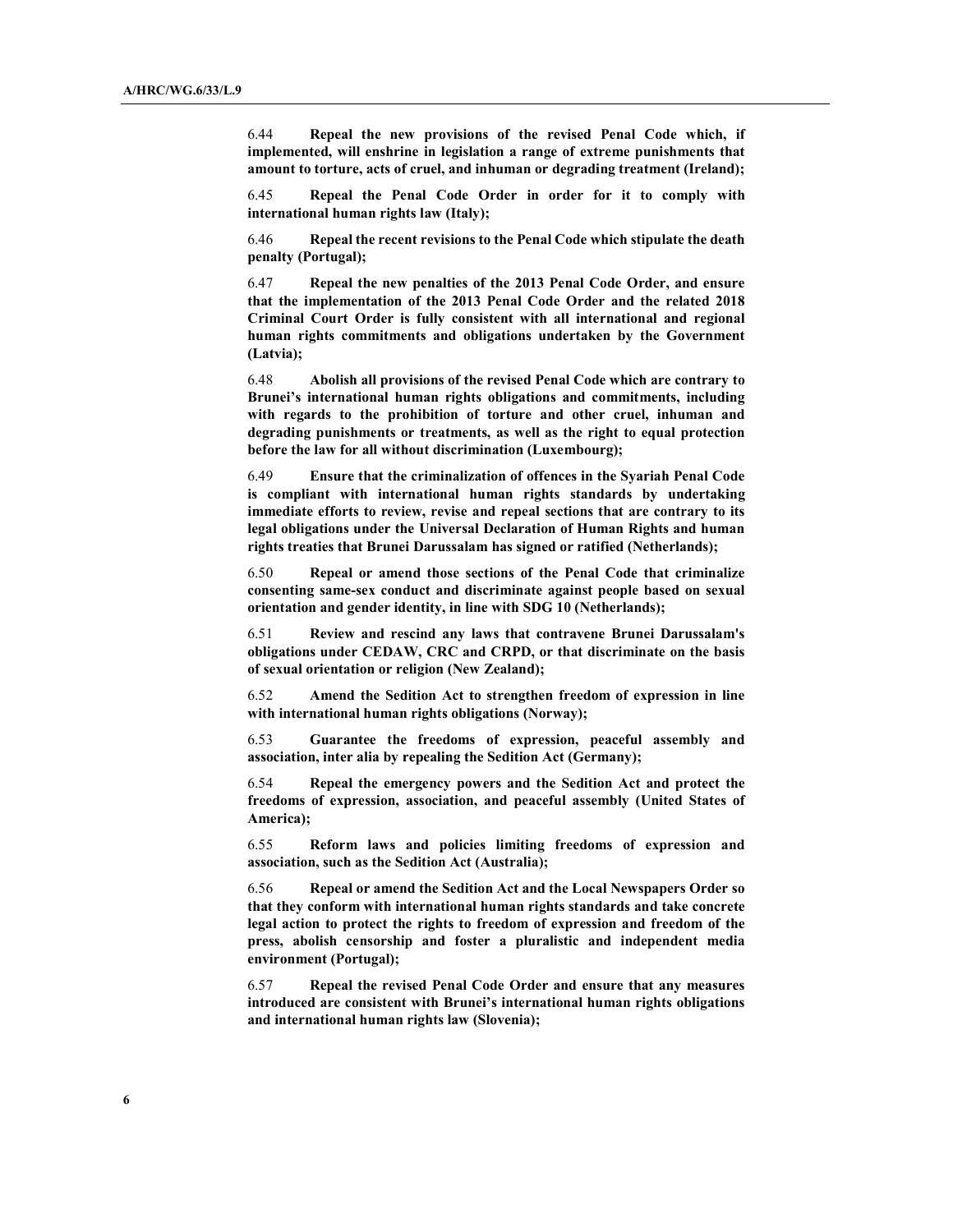6.58 Amend the Penal Code to ensure that it meets minimum human rights standards (Spain);

6.59 Revoke immediately the new legislation from April 3rd 2019 that imposes the use of death penalty for homosexuality and adultery and introduces other cruel and inhuman punishments (Sweden);

6.60 Revise its amendments to the Penal Code of 3rd April 2019 in order to bring it in line with the international human rights standards (Switzerland);

6.61 Speed up the adoption of national legislation aimed at harmonization with ratified international instruments (Ukraine);

6.62 Repeal criminal penalties under the Sharia Penal Code Order of 2013 that undermine the freedoms of religion and expression and prohibitions on torture and other cruel, inhuman or degrading treatment or punishment, and would have a detrimental impact on a number of vulnerable groups, including women at risk of violence, religious and ethnic minorities, and lesbian, gay, bisexual, transgender and intersex persons (United States of America);

6.63 Ensure that all amendments to the Penal Code announced in April, which reintroduced the death penalty for adultery and same sex relations and other offences considered serious by the new legislation, remain without effect (Uruguay);

6.64 Review the provisions of the Penal Code of 2013 in order to ensure that they comply with international human rights law (Argentina);

6.65 Review the penal code in order to ensure its strict compliance with Brunei Darussalam's human rights obligations and commitments (Austria);

6.66 Repeal all legislation giving rise to discrimination against people on grounds of their sexual orientation or gender identity (Austria);

6.67 Suspend the Syariah Penal Code and make comprehensive amendments to reflect its obligations under international law (Canada);

6.68 Ratify the State's commitment with the protection of human rights, by repealing all regulations that sanction and discriminate against people based on their sexual orientation and gender identity (Chile);

6.69 Consider alternatives to the current Penal Code, which enshrines in legislation cruel and inhuman punishments such as the application of the death penalty for offences such as rape, sodomy, extramarital sexual relations, among other offences (Malta);

6.70 Lift the state of emergency systematically renewed since 1962, which restricts fundamental freedoms such as freedom of expression, freedom of the press, freedom of assembly or freedom of association (France);

6.71 Lift the state of emergency and introduce legislation that guarantees freedom of speech, religion and belief as well as freedom of peaceful assembly, in accordance with international standards (Spain);

6.72 Lifting the State of Emergency and removing related restrictions, including on the media (United Kingdom of Great Britain and Northern Ireland);

6.73 Implement the Syariah Penal Code Order in a manner consistent with International human rights standards (Australia);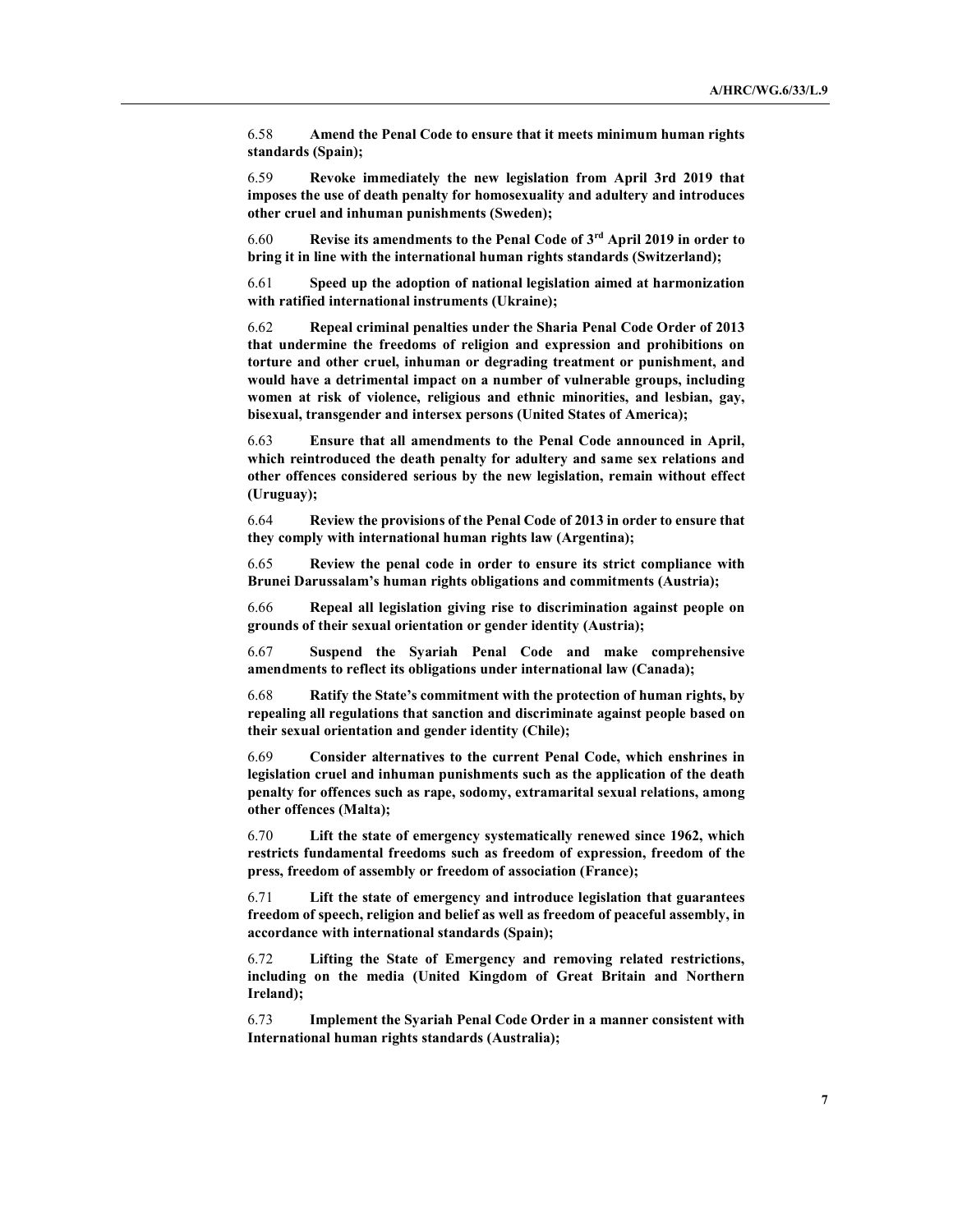6.74 The Special Committees under the National Council on Social Issues, such as the Special Committee on Family Institution, Women and Children, and the Special Committee on Immoral Activities and the Prevention of Crime to undertake programmes which are inclusive and sustainable (Azerbaijan);

6.75 Strengthen the institutional and legal framework with respect to the promotion and protection of human rights, especially in rural areas (Plurinational State of Bolivia);

6.76 Continue to build institutional capacity, data and knowledge to integrate environment and climate considerations more fully into the national regulatory framework and to develop new capacities and systems for implementation and compliance monitoring across all sectors (Fiji);

6.77 Establish an independent national human rights institution, in accordance with the Paris Principles (Ukraine); (Costa Rica); (Iraq) / Consider the establishment of an independent national human rights institution in accordance with the Paris principles (Djibouti);

6.78 Establishment of quality and quantitative institutions aimed at ensuring the ability to measure the level of progress in human rights (Sudan);

6.79 Continue to undertake its programmes to ensure the continuity of efforts in the promotion and protection of human rights (Lao People's Democratic Republic);

6.80 Further strengthen human rights education and expand engagement with stakeholders (Sri Lanka);

6.81 Continue the fair and equitable implementation of the Shariah Penal Code Order, by providing appropriate training and capacity-building for relevant officials (Bolivarian Republic of Venezuela);

6.82 Encourage participation of relevant officials in workshops, seminars, and training programmes that can contribute towards better understanding of Brunei's obligations to international conventions and agreements that the country is party to in order to ensure their effective implementation (Egypt);

6.83 Encourage the participation of relevant government officials in workshops, seminars and training programmes that can contribute to better understanding of Brunei's obligations pursuant to the international instruments to which it is party and in order to ensure the effective implementation of these instruments (Jordan);

6.84 Encourage participation of the relevant officials in workshops and training programmes that can contribute towards better understanding of Brunei's obligations to international conventions and agreements that the country is party to in order to ensure their effective implementation (Myanmar);

6.85 Continue the work to implement the programme for training those health care professionals who provide assistance to persons with dementia (Russian Federation);

6.86 Continue training of professionals and officers to improve the lives and circumstances of children under their care (Bhutan);

6.87 Ensure respect for the dignity and life of all persons regardless of gender, sex, race, national origin, ethnicity or sexual orientation, including the decriminalization of same-sex relations (Costa Rica);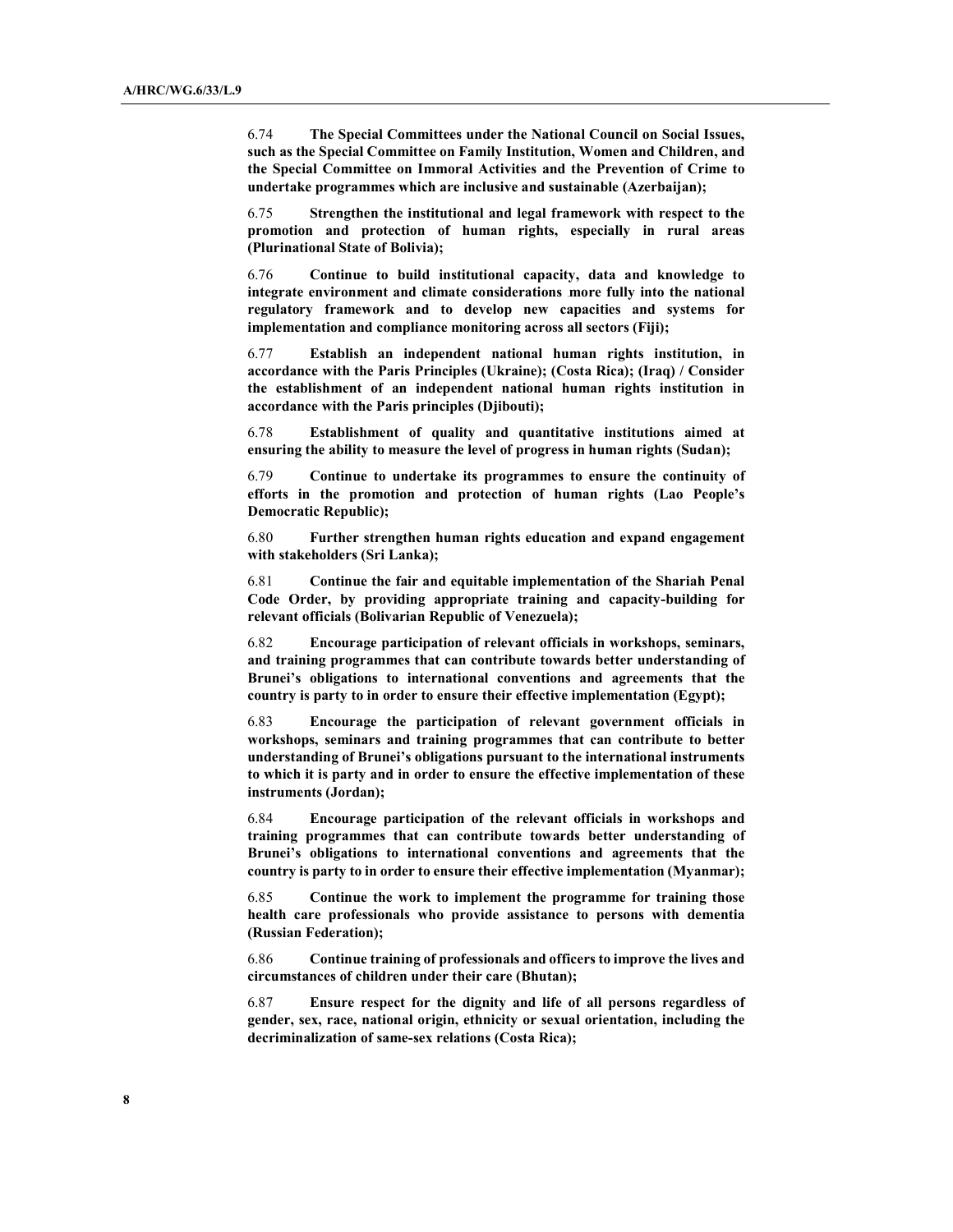6.88 Enhance efforts to concretely recognize equal rights for all citizens, irrespective of their religious affiliation (Greece);

6.89 Ensure equal rights and fair treatment to all, regardless of race, nationality, gender or sexual orientation (Norway);

6.90 Decriminalize sexual activity between same-sex consenting adults and ensure that the protection of human rights for LGBTI persons is in conformity with its human rights obligations (Canada);

6.91 Decriminalize homosexuality, cross-dressing and other "offenses" used to target the LGBTIQ community (Greece);

6.92 Decriminalize consensual same-sex acts and adultery (Iceland)/ Decriminalize same-sex sexual conduct between consenting adults (Belgium) / Decriminalise all sexual activity between consenting adults (Australia);

6.93 Decriminalize consensual same-sex relationships among adults as well as enact a law and policies against discrimination and violence based on sexual orientation and gender identity (Mexico);

6.94 Continue its actions towards the accomplishment of its national vision/action in line with the Sustainable Development Goals (Bolivarian Republic of Venezuela);

6.95 Continue the implementation and review of National Youth Policy with the view to make it relevant to current developments (Egypt);

6.96 Continue implementing the Wawasan Brunei 2035, which we consider worthy to be replicated in other countries (Equatorial Guinea);

6.97 Implement further the youth empowerment program, by ensuring the effective operation of relevant legal frameworks and programs (Indonesia);

6.98 Continue its efforts to implement national priorities to achieve Sustainable Development Goals (Myanmar);

6.99 Continue to implement programmes that empower youth in different areas including those related to entrepreneurship (Pakistan);

6.100 Ensure effective operations of the Youth Entrepreneurship Steering Committee (Pakistan);

6.101 Continue enhancing its programs on the economic participation of women and youth (Philippines);

6.102 Continue implementing the national youth policy and renew it in line with current requirements (Russian Federation);

6.103 Continue its efforts in the implementation of the SDGs with the focus on ensuring sustainable livelihood and improving accessibility to information and fundamental freedoms (State of Palestine);

6.104 Strengthen the mutually reinforcing links and synergies between human rights and the SDGs, including within the work of the Special Committee for National Coordination of the SDGs (Thailand);

6.105 Continue to promote sustainable economic and social development and further raise people's living standard (China);

6.106 Continue the effective implementation of the Development Plan "Wawasan Brunei 2035" for a better standard of living of its population (Cuba);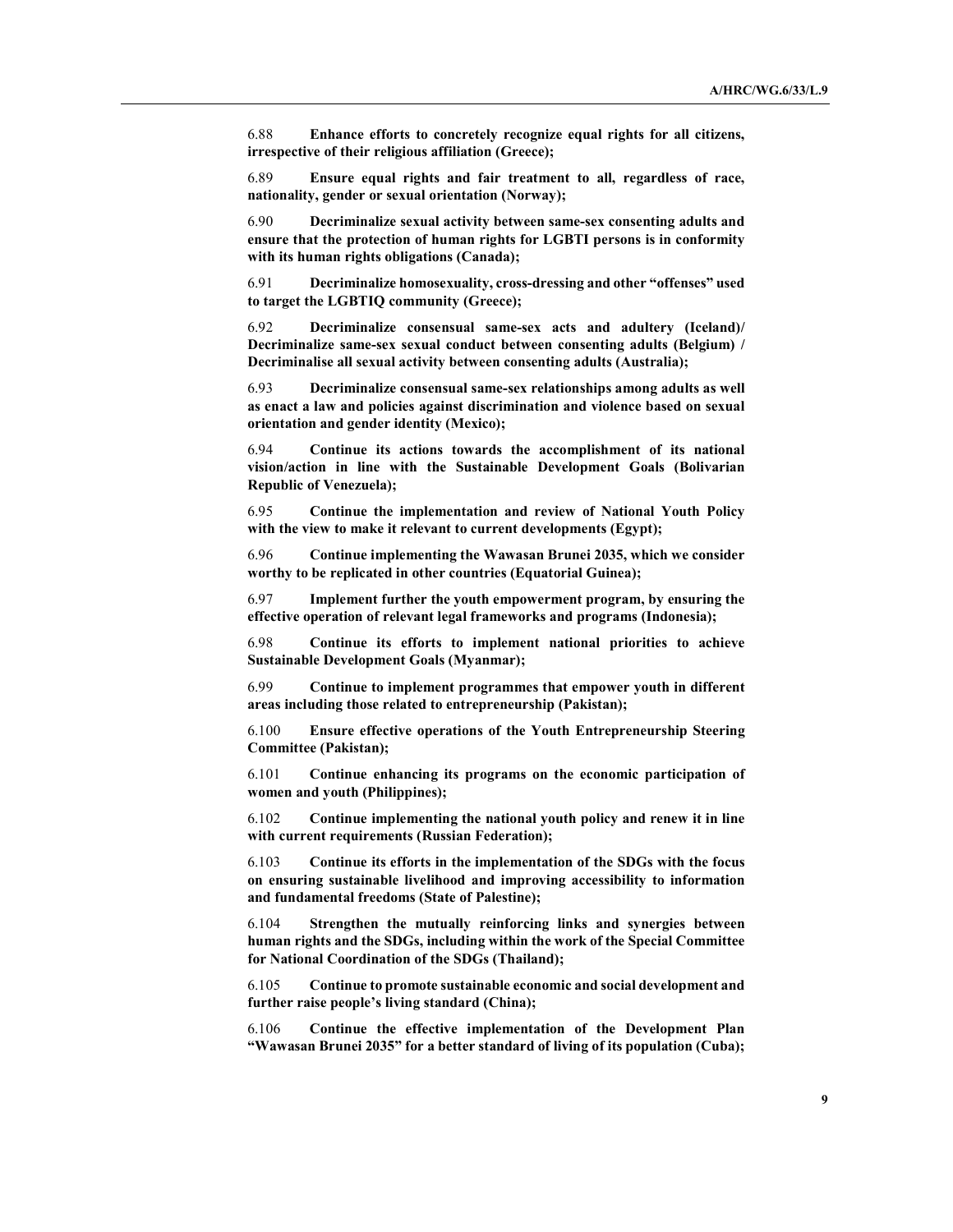6.107 Intensify its efforts to develop and strengthen the necessary legislative framework to address the cross-sectoral environmental challenges including climate change mitigation and adaptation (Fiji);

6.108 Immediately suspend any kind of punishment that would harm the life or physical integrity of human beings (Austria);

6.109 Consider establishing a formal moratorium on executions (Namibia);

6.110 Implement an official moratorium on the death penalty (Australia)/ Immediately establish an official moratorium on executions with a view to abolishing the death penalty (Greece) / Immediately establish an official moratorium on the application of the death penalty and all forms of corporal punishment, with a view to their abolition (Brazil)/Declare and uphold a de facto moratorium on the application of death penalty, as a first step towards its full abolition (Norway) /Establish an official moratorium on executions with a view to abolishing the death Penalty (Croatia)/ Adopt a formal moratorium on the death penalty (Italy)/ Adopt a formal moratorium on death penalty, with a view towards its abolition (Denmark)/ Adopt a formal moratorium on the death penalty and commute all existing death sentences to terms of imprisonment (Iceland)/ Approve an immediate official moratorium to abolish the death penalty and commute all existing death sentences to prison terms (Chile)/ Maintain its de-facto moratorium and establish an official moratorium on execution with a view to abolishing the death penalty (Austria)/ Maintain its moratorium on the death penalty with a view to abolishing the death penalty (Holy See); (France)/ Maintain the current de facto moratorium with a view to formally abolishing the death penalty (Germany)/ Maintain a moratorium on the death penalty under both the Civil and Syariah Penal Codes (Canada)/ Maintain the moratorium on executions with a view to abolishing the death penalty and revoke the Shariah penal code which foresees in the death penalty (Belgium)/ Maintain the de facto moratorium on the application of the death penalty as a first step towards its abolition, and amend the Penal Code to reduce the number of offences punishable by death (Spain);

6.111 Declare an official moratorium on the use of the death penalty under both syariah and common law, as a step towards its eventual abolition (New Zealand);

6.112 Uphold long-lasting moratorium on the death penalty, as previously recommended (Czechia);

6.113 Abolish the death penalty and commute all existing death sentences, and explicitly prohibit the application of the death penalty against children, corporal punishment and life imprisonment (Costa Rica);

6.114 Abolish the death penalty and other cruel, inhuman or degrading punishments such as whipping and lashings, particularly against minors, as well as raise the minimum age of criminal responsibility, which is currently 7 years old (Mexico);

6.115 Continue the efforts to end trafficking in persons (Islamic Republic of Iran);

6.116 Continue its efforts to combat trafficking in persons (Bangladesh);

6.117 Promote freedom of religion and belief, including by increasing access to religious literature, places of worship and public religious gatherings for both non-Muslims and non Shafi' Muslims (Canada);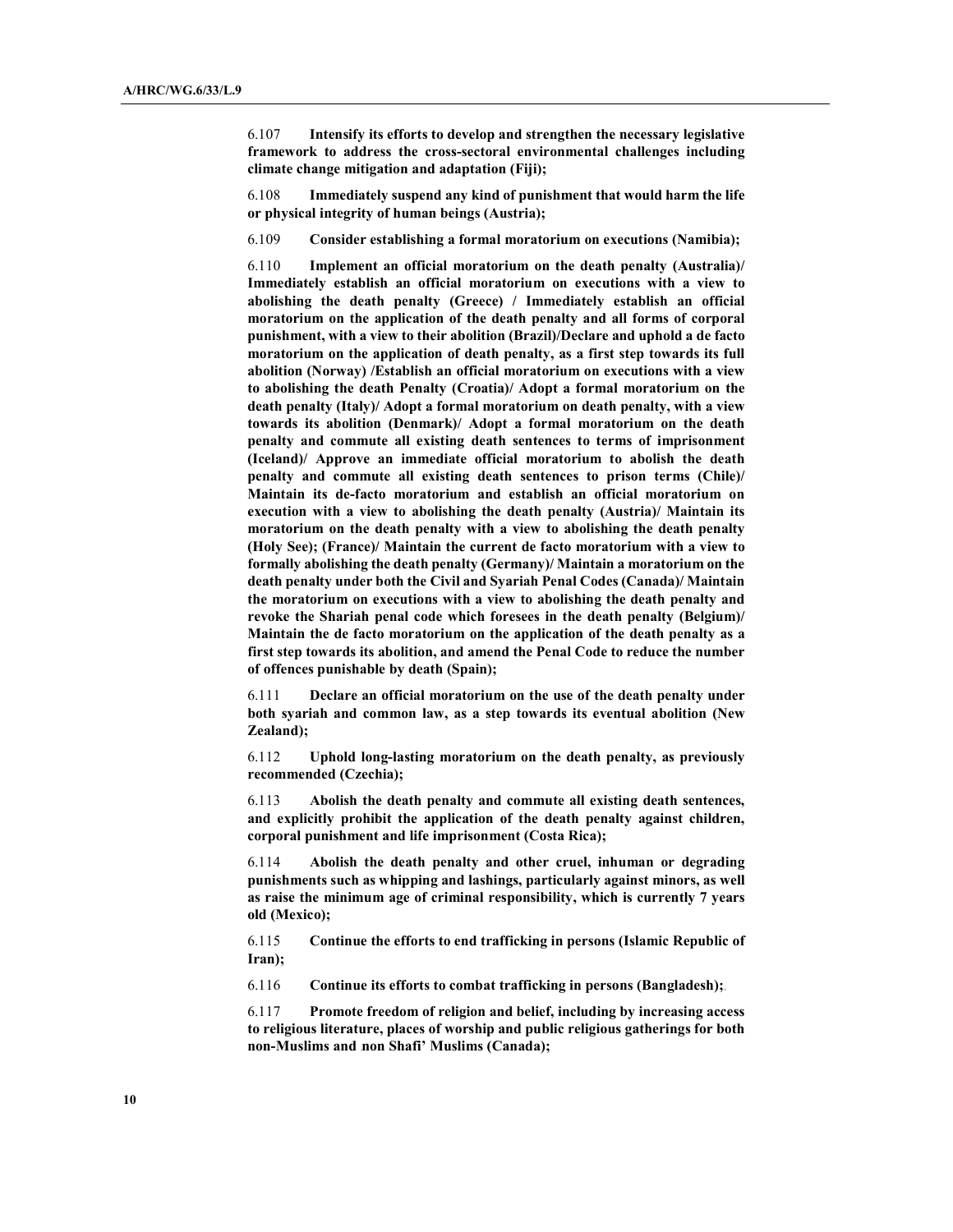6.118 Ensure that the right to freedom of religion or belief, as enshrined in the Constitution, is implemented, and that religious minorities are allowed to practise freely (Ghana);

6.119 Promote the full enjoyment of the fundamental human right of freedom of religion or belief, as recognized in the national Constitution (Holy See);

6.120 Guarantee effectively the freedom of religion or belief (Italy);

6.121 Further promote religious cultural understanding and social harmony and to foster a culture of peace and coexistence (Oman);

6.122 Strengthen norms guaranteeing the right to freedom of thought, conscience and religion, through the revision of the obligation to study the Islamic religion (Peru);

6.123 Strengthen its efforts to combat intolerance on the grounds of religion or belief (Timor-Leste);

6.124 Deepen the measures aimed at effectively guaranteeing the right to freedom of thought, conscience and religion, particularly those of boys and girls, promoting tolerance and understanding between boys and girls from all communities including religious and non-religious groups (Argentina);

6.125 Ensure the freedom of expression and put an end to the censorship of the media, as previously recommended (Czechia);

6.126 Consider revising relevant acts restricting the freedom of expression and media in order to ensure that they conform with international human rights standards (Slovenia);

6.127 Review its legislation to effectively guarantee the rights to freedom of expression and religion and to combat intolerance on the grounds of religion or belief, promoting dialogue and understanding among all communities (Brazil);

6.128 Continue the policy that allows those sentenced to death to continue to be able to postpone the execution and afforded the maximum guarantees of a fair trial (Oman);

6.129 Strengthening measures around investigating, prosecuting and punishing those responsible for modern slavery offences, and ensuring adequate victim protection and care (United Kingdom of Great Britain and Northern Ireland);

6.130 Tackle some remaining social issues particularly challenges faced by low-income families (Cambodia);

6.131 Continue efforts to preserve and further strengthen the family institution in line with traditional family values (Malaysia);

6.132 Continue policies aimed at strengthening and supporting the institution of the family (Belarus);

6.133 Continue efforts to preserve and further strengthen family institution in line with the traditional family values (Myanmar);

6.134 That efforts be continued to support and strengthen the historical family institution in line with the instinct and the guarantor of social cohesion (Oman);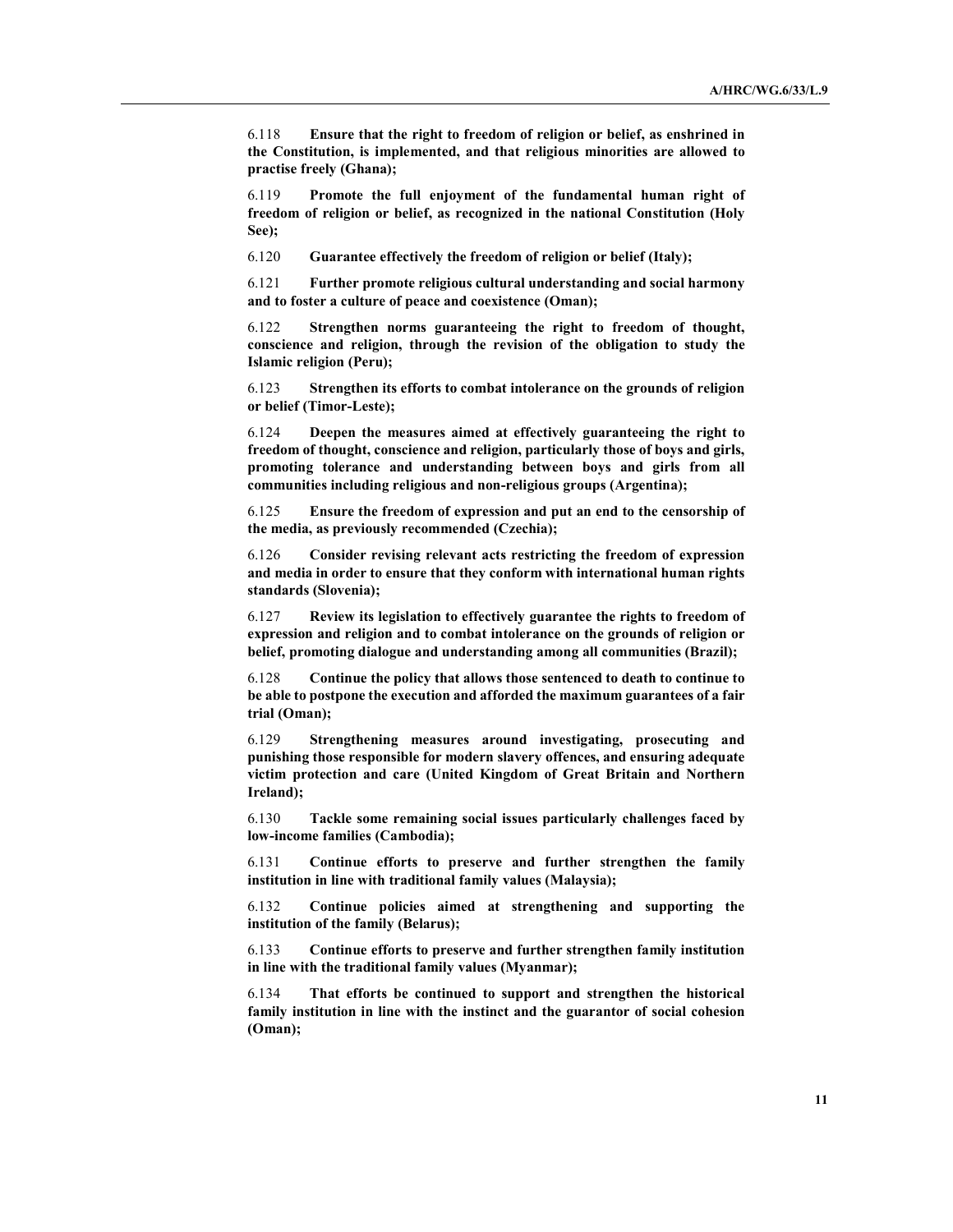6.135 Continue efforts to improve the standard of living of the citizens, including by providing adequate housing at affordable prices (Qatar);

6.136 Ensure food security for disadvantaged groups (Malaysia);

6.137 Continue to update and improve the National Housing Programme, the Landless Citizens' Scheme and the National Housing Scheme to ensure the provision of sustainable and affordable housing for its people (Singapore);

6.138 Continue improving and strengthening programmes on employment and assistance catered for the poor and underprivileged (Azerbaijan);

6.139 Continue its efforts in ensuring social security programmes to move towards building a resilient and cohesive society (Lao People's Democratic Republic);

6.140 Increase efforts to provide employment and assistance to the poor and the low-income groups (Qatar);

6.141 Continue strengthening existing programmes and plans aimed to eradicate and alleviate poverty (Bahrain);

6.142 Continue implementing programs aimed at eliminating poverty and promoting health, education programs and cultural diversity (Sudan);

6.143 Further strengthen existing programs and plans on poverty eradication (United Arab Emirates);

6.144 Strengthen actions to continue moving ahead with poverty reduction (Cuba);

6.145 Continue to invest in improving its water and sanitation infrastructure to ensure that its people can have access to clean, safe and affordable water as well as good sanitation facilities (Singapore);

6.146 Share best practices arising from the Brunei National Multisectoral Action Plan for the Prevention and Control of Non-Communicable Diseases (Viet Nam);

6.147 Strengthen health services through the allocation of sufficient financial and human resources (Islamic Republic of Iran);

6.148 Continue allocating resources for programmes aimed at raising public awareness on the harm of narcotic drugs (Philippines);

6.149 Take effective measures that take care of the mental health of the adolescent group and facilitate their ability to receive the necessary consultations and treatment in the area of mental health (Saudi Arabia);

6.150 Ensure the effective implementation of the Health System and Infrastructure Master Plan, including the provision of universal health coverage and quality health care (Thailand);

6.151 Ensuring an effective and successful implementation of the healthcare system, and the masterplan to develop infrastructure (Kuwait);

6.152 Share best practices arising from Brunei's National Multisectoral Action Plan for the Prevention and Control of Non-Communicable diseases (United Arab Emirates);

6.153 Take measures to ensure that all women have access to legal abortion and high-quality post-abortion services (Iceland);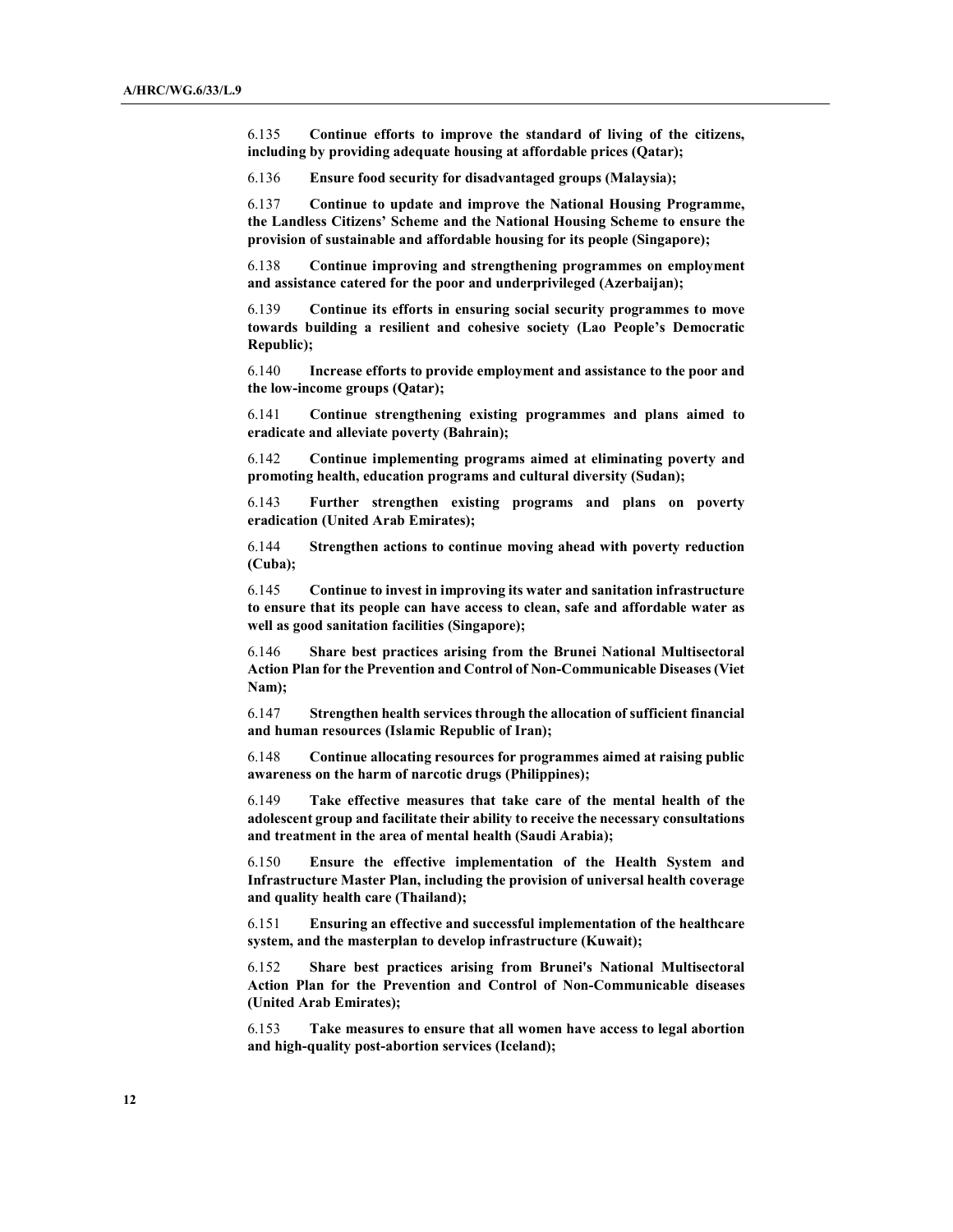6.154 Continue to strengthen services for the education of children to ensure they are resilient to adversity, particularly those who have suffered from abuses or come from dysfunctional families (Bolivarian Republic of Venezuela);

6.155 Strengthen partnership with regional and international bodies in the area of education with a view to providing quality and inclusive education to the people (Jordan);

6.156 Strengthen partnership with regional and international bodies in continuing to provide quality and inclusive education (Malaysia);

6.157 Continue its efforts in ensuring people's access to education including all children with disabilities, and to allocate adequate financial and technical resources for schools to effectively strengthen inclusive education (State of Palestine);

6.158 Enhance actions to improve access to and the quality of education and healthcare, ensuring that they are inclusive for persons with disabilities (Cuba);

6.159 Continue to take steps in ensuring the sustainability of the Senior Citizens Activity Centres (Viet Nam);

6.160 Pursue efforts towards the sustainability of Senior Centres and activities (Kuwait);

6.161 Continue its commitment in caring for the welfare and well-being of differently-abled persons including increased collaboration with relevant local NGOs (Pakistan);

6.162 Better protect the rights of the elderly and continue to enhance their welfare and social protection (China);

6.163 Accelerate ongoing work on the draft Plan of Action dedicated to women's issues with a view to conclude the Plan of Action as part of the country's commitment to improving the promotion of the rights of women (Philippines);

6.164 Continue developing and implementing targeted strategies and activities to expand the rights of women (Russian Federation);

6.165 Continue its efforts to formulate and implement focused strategies to improve the rights of women and children (Bhutan);

6.166 Provide continuity to the national action plan dedicated to women issues and consider the recommendations made by the Committee on the Elimination of Discrimination against Women (Plurinational State of Bolivia);

6.167 Strengthen the policy towards equality between women and men and the empowerment and advancement of women (Bulgaria);

6.168 Strengthen the capacity and authority of the national machinery for the advancement of women by allocating to it increased, sustainable human and financial resources (Bahamas);

6.169 Further promote gender equality and empowerment of women (Georgia);

6.170 Take all necessary steps to ensure equality between men and women and eliminate gender stereotypes (Costa Rica);

6.171 Take concrete steps to dismantle gender stereotypes and eliminate structural barriers to women and girls' enrolment in non-traditional fields, such as technical and vocational sectors (Bahamas);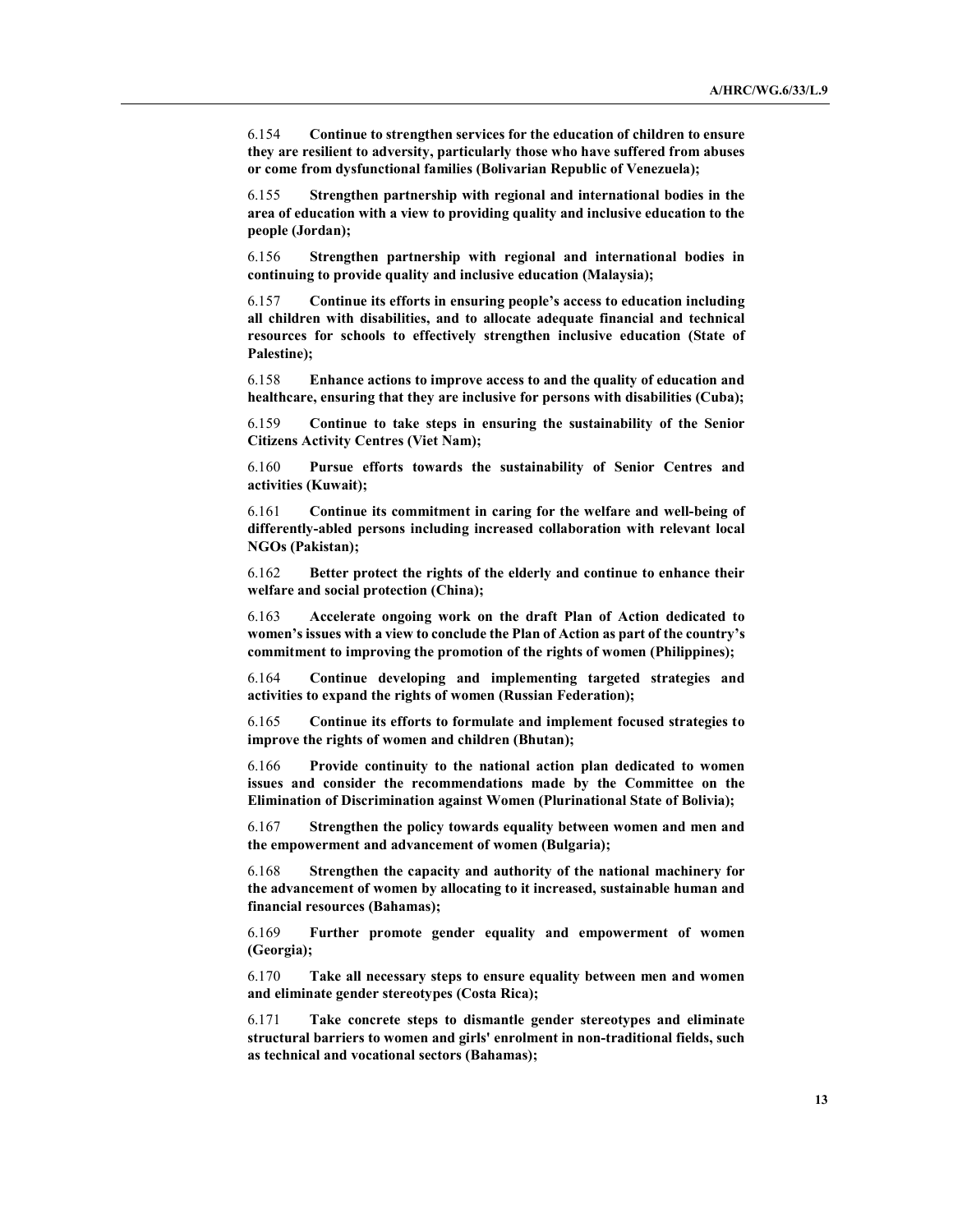6.172 Pursue the policy for the elimination of inequalities between men and women by taking measures to increase the participation of women in political and public life, particularly in positions of responsibility (Djibouti);

6.173 Allow women to enjoy equal rights in conferring citizenship to their children and spouses (Germany);

6.174 Address the gender pay gap between men and women (Iraq);

6.175 Continue its efforts in promoting equal economic opportunities for women and men and reducing gender gap in decision-making processes (Bangladesh);

6.176 Remove laws discriminating against women with regard to marriage and divorce (Peru);

6.177 Continue efforts towards aligning its national legislation, policies and programmes on women and children with the Convention on the Elimination of All forms of Discrimination Against Women and the Convention on the Rights of the Child (Sri Lanka);

6.178 Continue the efforts to combat discrimination against women, especially in the sector of the labour market (Tunisia);

6.179 Strengthen its efforts to promote women's participation in labour force by adopting comprehensive legislation that combats discrimination and sexual harassment at workplace and, eliminates the persisting gender wage gap (Afghanistan);

6.180 Take the necessary measures to guarantee that women enjoy the same rights as men to transmit nationality to their children and spouses (Argentina);

6.181 Respect the fundamental principle of equality between women and men, in particular by allowing Brunei women to transmit their nationality to their children and by removing reservations to Article 9 of CEDAW (France);

6.182 Repeal all the discriminatory laws against women to ensure equal rights and opportunities, and adopt a national legislation that would criminalize all forms of violence against women (India);

6.183 Enact the laws that sanction gender violence, in particular domestic violence, marital rape and female genital mutilation (Mexico);

6.184 Strengthen mechanisms for addressing the issue of domestic violence including access to temporary security shelter homes, counselling and other forms of assistance (Bhutan);

6.185 Cease the practice of female genital mutilation, locally referred to as female circumcision (Australia);

6.186 Take measures to reduce the gender wage gaps and to increase participation of women in public and political life (Namibia);

6.187 Consider the adoption of a comprehensive strategy that would include awareness raising, the elimination of gender stereotypes, and to implement measures that would significantly enhance women's participation in political and public life (Serbia);

6.188 Adopt a National Action Plan together with the National Strategy to further continue efforts towards a better promotion of gender equality and women participation (Armenia);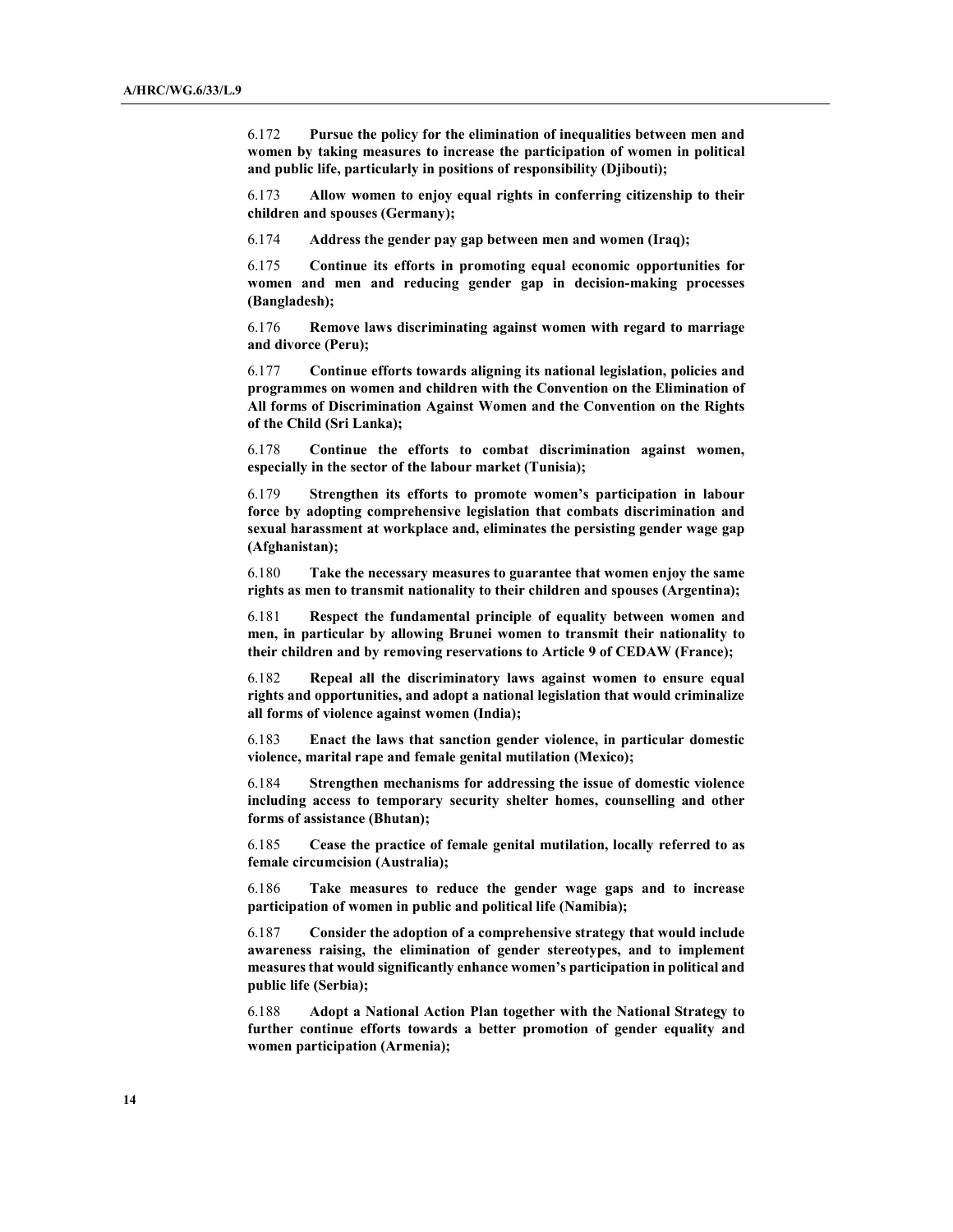6.189 Take measures to consistently apply the principle of the best interests of the child in all legislative, administrative and judicial procedures (Bulgaria);

6.190 Review the sharia code with a view to repealing provisions negatively affecting children and develop institutional capacity for the effective implementation of child-related laws (Croatia);

6.191 Further strengthen efforts to protect the rights of children (Georgia);

6.192 Strive towards the implementation of the principles of the Convention on the Rights of the Child in order to guarantee children's rights (Holy See);

6.193 Adopt a comprehensive strategy that includes awareness-raising activities aimed at eradicating gender stereotypes and discrimination against all marginalized groups of children as well as girls (Honduras);

6.194 Continue its endeavour to promote and protect the human rights of children, including developing a more specific policy on children rights within the framework of the Convention on the Rights of the Child (Kyrgyzstan);

6.195 Conduct legal reforms in order that the minimum age for marriage is 18 years for both men and women (Mexico);

6.196 Undertake law reform and eliminate all cruel violations of the rights of the child such as capital punishment, amputation and whipping of children (Montenegro);

6.197 Increase the age of criminal responsibility from seven years and raise the minimum age of marriage for all children to 18 (Namibia);

6.198 Consider expanding and accelerating the ongoing work with regard to the establishment of childcare centers in workplaces (Cambodia);

6.199 Ensure allocation of adequate human, technical and financial resources to alternative child care centers and relevant child protection services (Maldives);

6.200 Continue the effort to promote child care, to protect their rights and to combat child labour (Tunisia);

6.201 Ensure that the minimum age applies to all types of work, including work outside a contractual employment relationship (Algeria);

6.202 Fully harmonize the juvenile justice system with the Convention on the Rights of the Child and other relevant norms, by raising without delay the minimum age of criminal responsibility of 7 years to an internationally acceptable level, and eliminating whipping and flogging as penalties applicable to children (Chile);

6.203 Consider raising the minimum age of criminal responsibility for children (Belarus);

6.204 Continue to harmonize its juvenile justice system with the Convention on the Rights of the Child, especially with regard to the minimum age of criminal responsibility (Peru);

6.205 Ensure that all children with disabilities have access to education and allocate sufficient human and financial resources for schools to strengthen their inclusive education (Bulgaria);

6.206 Continue to address the needs of persons with disabilities, including by implementing relevant program of action (Viet Nam);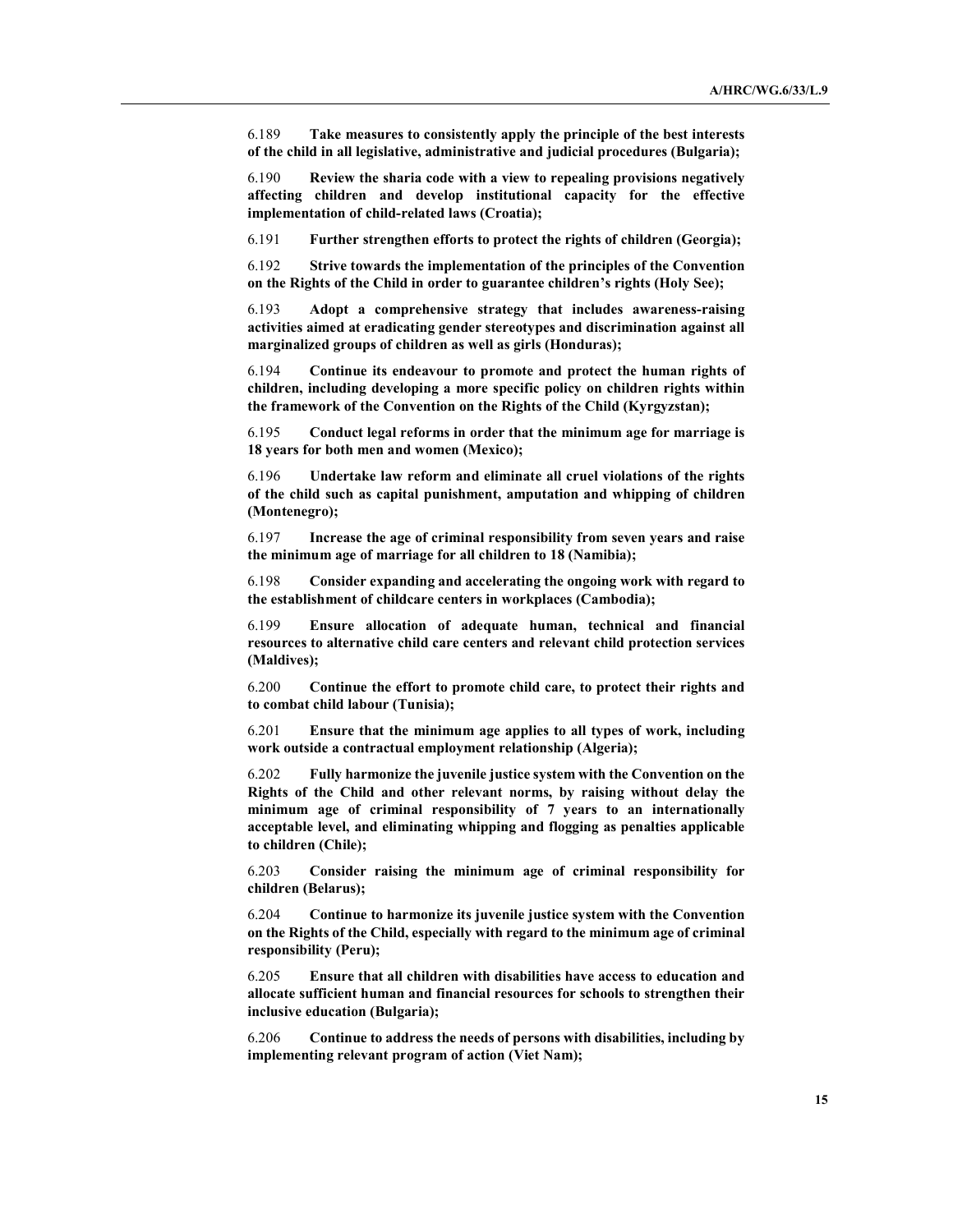6.207 Uphold commitment to the Convention on the Rights of Persons with Disabilities (CRPD) in ensuring that legislations are harmonized with obligations under the Convention (Egypt);

6.208 Adopt a national legislation to protect and guarantee the rights of persons with disabilities (India);

6.209 Take further steps to improve the welfare and well-being of persons with disabilities, including through increased collaboration with local NGOs (Indonesia);

6.210 Continue efforts in advancing the rights and welfare of persons with disabilities (Kazakhstan);

6.211 Continue to develop an efficient system for the early detection and diagnosis of disabilities to ensure protection and promotion of the rights of persons with disabilities (Maldives);

6.212 Respect the rights of persons with mental health conditions and psychosocial disabilities in line with CRPD, including by combating institutionalization, stigma, violence and over medicalization, and by developing community-based and people-centred mental health services which promote inclusion in the community (Portugal);

6.213 Continue efforts to promote the integration of persons with disabilities into society by building their capacity and ensuring their access to all appropriate services (Qatar);

6.214 Continue efforts to improve the conditions of life to all members of society in order to promote social welfare and development of the people and assist vulnerable groups to live, particularly, children, women and persons with disabilities (Saudi Arabia);

6.215 Incorporate the provisions of the CRPD into its national legal framework and effectively implement the Different Abilities Design Guidelines (Sri Lanka);

6.216 Finalize the centralized database on the employment status of differently-abled peoples in the public and private sectors (United Arab Emirates);

6.217 Better protect the rights of people with disabilities, continue to provide them with life skills training and to increase their employment (China);

6.218 Develop a comprehensive strategy for the inclusion of children with disabilities (Algeria);

6.219 Protect the rights of migrant workers, including improving their living and working conditions (Bangladesh);

6.220 Continue its efforts to reduce the number of stateless persons, including by reviewing its Nationality Act (Republic of Korea).

7. All conclusions and/or recommendations contained in the present report reflect the position of the submitting State(s) and/or the State under review. They should not be construed as endorsed by the Working Group as a whole.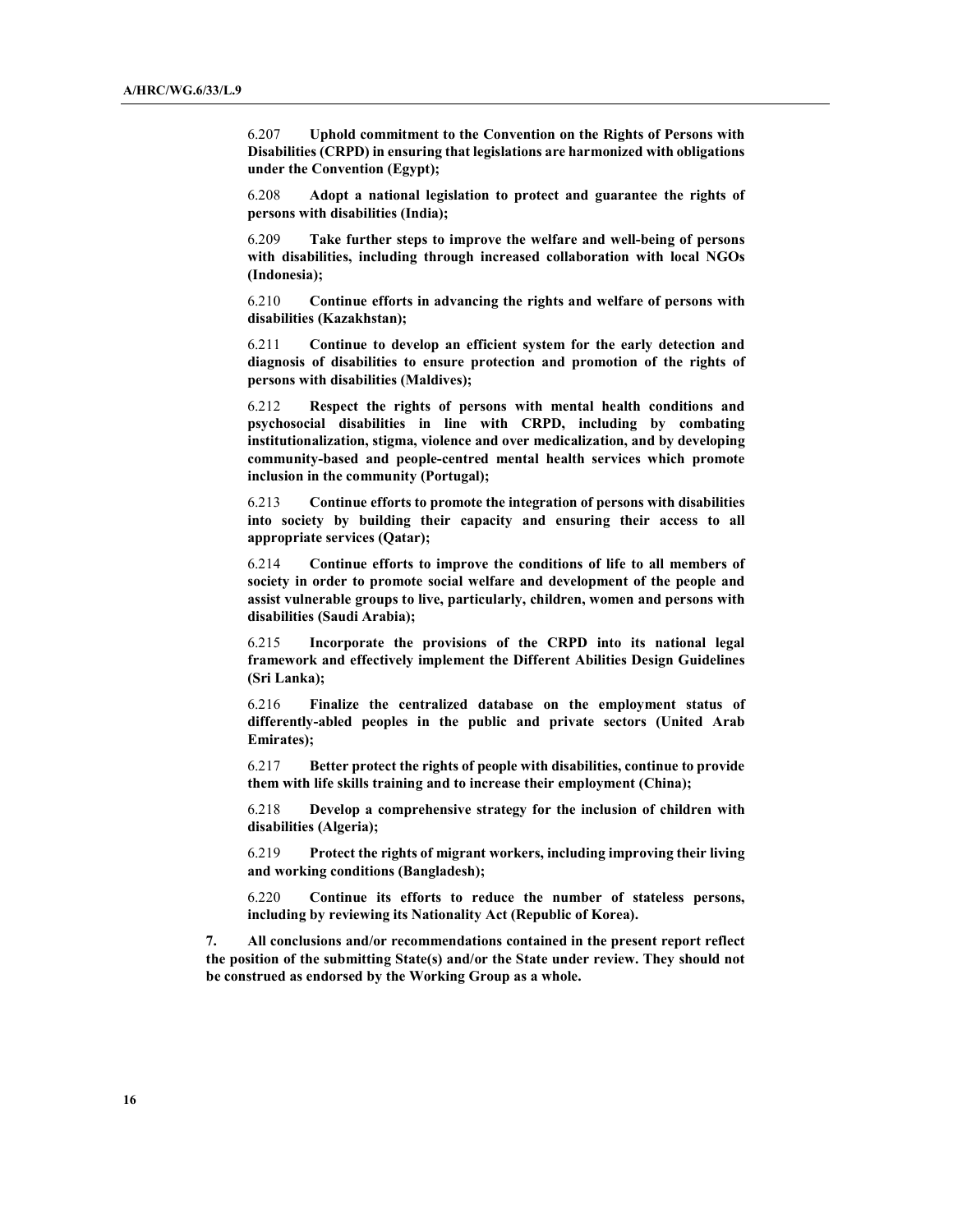## Annex

# Composition of the delegation

The delegation of Brunei Darussalam was headed by The Honourable Dato Erywan Mohd Yusof; Second Minister of Foreign Affairs and composed of the following members:

- Mr. Hj Mohammad Rosli Hj Ibrahim, Permanent Secretary, Prime Minister's Office;
- Ms. Hjh Dyg Siti Norishan Hj Awg Abdul Ghafor, Permanent Secretary, Ministry of Foreign Affairs;
- Mr. Dato Seri Setia Dr. Awg Hj Mazanan Hj Yusof, Assistant Mufti (Buhuth), State Mufti's Office;
- Mrs. Datin Hjh Hasnah Hj Ibrahim, Assistant Solicitor-General, Attorney General's Chambers;
- Ms. Nazirah Hj Zaini, Acting Director, Department of International Organizations, Ministry of Foreign Affairs;
- Mr. Hj Hardifadhillah Hj Mohd Salleh, Acting Director, Islamic Legal Unit, Ministry of Religious Affairs;
- Mrs. Hjh Noridah Abdul Hamid, Acting Director, Social Services Division, Ministry of Culture, Youth and Sports;
- Mr. Hj Muhammad 'Isamuddin Abdullah Juna, Acting Director, Prisons Department, Ministry of Home Affairs;
- Mr. Azmi Hj Hafneh, Acting Senior Special Duties Officer, Ministry of Home Affairs;
- Mr. Pg Zamiri Pg Hj Jamaluddin, Senior Buhuth Officer, States Mufti's Office;
- Ms. Hjh Anifa Rafiza Hj Abd Ghani, Senior Counsel and Deputy Public Prosecutor, Attorney General's Chambers;
- Ms. Dr. Noryati Hj Ibrahim, Acting Assistant Director, Islamic Legal Unit, Ministry of Religious Affairs;
- Ms. Dk Hjh Ena Suraya Pg Hj Mohammad, Deputy Senior Counsel, Law and Welfare Division, Prime Minister's Office;
- Ms. Noorfadlina Damit, Assistant Director, Office of the Second Minister of Foreign Affairs;
- Ms. Dayang Hjh Norhartijah Hj Puteh, Syariah Legal Officer, Islamic Legal Unit, Ministry of Religious Affairs;
- Ms. Hjh Qistina Hj Murad, Community Development Officer, Ministry of Culture, Youth and Sports;
- Ms. Hjh Dyg Aimi-Athirah Hj Awang, Legal Officer, Attorney General's Chambers;
- Ms. Dk Nur Maseleiana Rahimah Pg Ibrahim, Second Secretary, Department of International Organizations, Ministry of Foreign Affairs;
- Dr. Mohammad Hussin Ali Idris, Legal Counsel, Attorney General's Chambers.